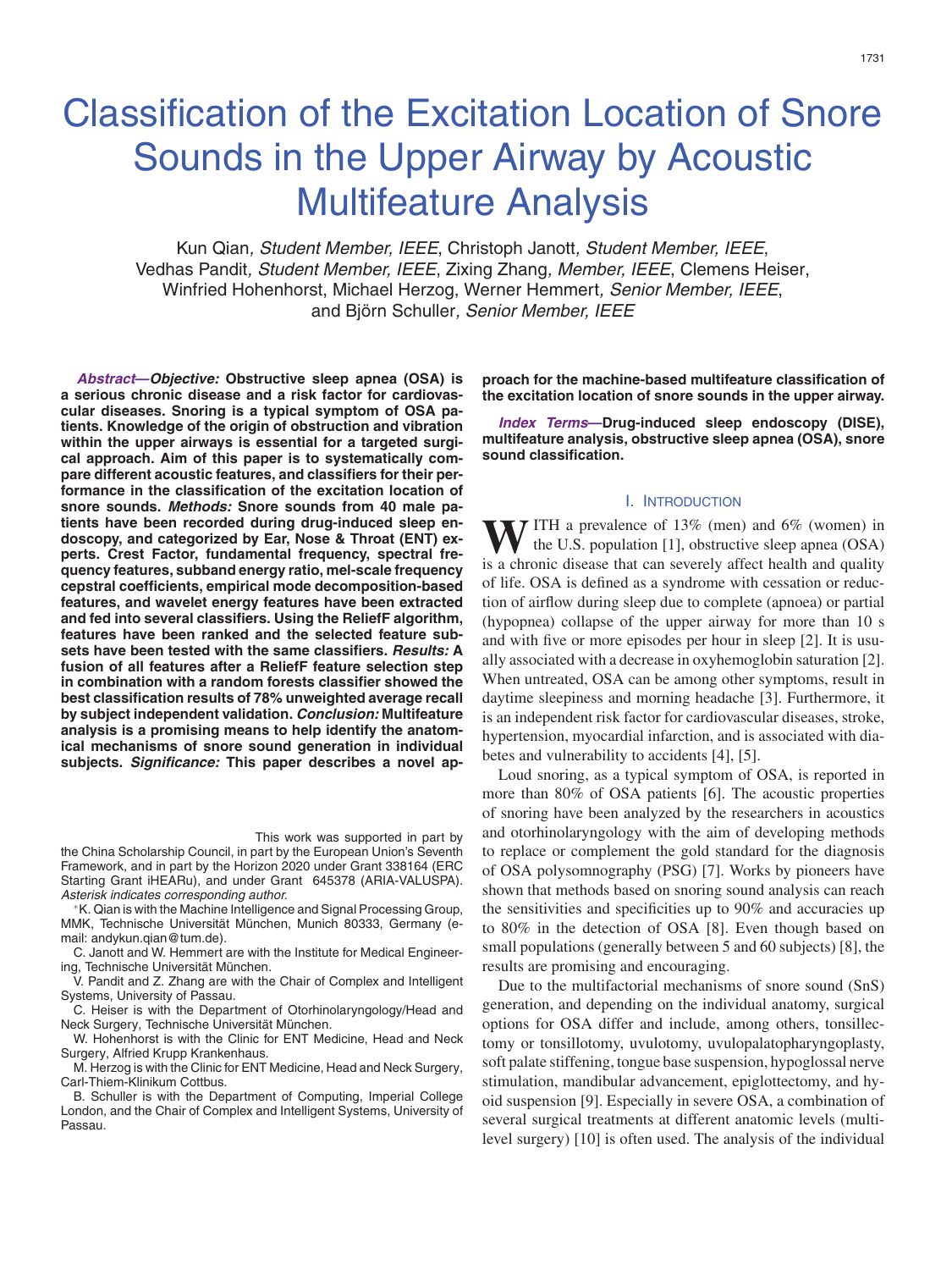anatomical site of snoring sound generation, and of the obstruction mechanism can lead to a targeted, and less invasive surgical approach.

Drug-induced sleep endoscopy (DISE) is increasingly used to identify the location and form of vibrations and obstructions[11]. However, DISE istime consuming, costly, and straining for patients. Further, it cannot be performed in natural sleep. Another method to identify the location of obstruction in the upper airway is multichannel pressure measurement [12]–[14]. Here, a thin tube with multiple pressure sensors is introduced into the upper airway. The pattern of pressure changes during the breathing of the different sensors allows a determination of the obstruction location during an apnoeic or hypopnoeic event. An advantage of this method is that it can be used in natural sleep. However, the tube within the upper airway is not tolerated by every patient. Acoustic analysis could be an alternative to determine the vibration mechanisms within the upper airway, which is easier for doctors and patients.

Fewer studies exist on how to determine the location and form of vibration and obstruction in the upper airway from the acoustic properties of SnSs. Miyazaki *et al.* [15] adopted fundamental frequency to distinguish SnS generated by soft palate, tonsils/tongue base, combined type (both palate, and tonsils/tongue base), and the larynx. Based on the examination of 75 adult patients, they concluded that the average value of fundamental frequency was 102.8, 331.7, 115.7 Hz, and around 250 Hz in the corresponding sites mentioned above, respectively. Hill *et al.* found the crest factor, the ratio of peak to root-mean-square (rms) value of a time-varying signal, to be significantly higher for palatal snorers ( $p < 0.01$ , Student-t or Mann–Whitney tests) in 11 patients [16]. Agrawal *et al.* found that the SnS generated by palate and tongue were respectively characterized by low and high peak frequency (137 and 1 243 Hz), while epiglottic snores occurred at 490 Hz and tonsillar snores at 170 Hz within a population of 16 subjects [17]. Beeton *et al.* proposed a combination of a two-means clustering method and the statistical dimensionless moment coefficients of skewness and kurtosis to discriminate palatal and nonpalatal SnS collected from 15 patients[18]. They indicated that the statistical moment coefficients demonstrate a method of measurement of the peakedness and symmetry of the impulse.

The studies mentioned above are focused on evaluating certain well-selected acoustic features for their sensitivity to the anatomical mechanisms of snoring sound generation or upper airway obstruction. The comparisons and results are based on statistical analysis, and basic signal observation. The application of multifeature analysis methods to this problem has been proposed [19]; however, advanced signal processing methods, and machine learning models have not yet been used for this purpose. In our approach, we combine the methods used previously, and introduce new features within advanced classification techniques. The structure of this paper is as follows: In Section II, we present the data acquisition system and the methods for multifeature analysis-based classification. Detailed experimental results are given in Section III. Finally, we discuss the findings in Section IV, and provide a conclusion in Section V.

TABLE I DEMOGRAPHIC INFORMATION OF SUBJECTS. BMI: BODY MASS INDEX. AHI: APNEA HYPOPNEA INDEX

|                                              | Mean | Std. Dev. | Range         |
|----------------------------------------------|------|-----------|---------------|
| Age (years)                                  | 474  | 11.5      | $26 - 71$     |
| $\overline{\text{BMI}}$ (kg/m <sup>2</sup> ) | 26.9 | 3.1       | $21.2 - 38.4$ |
| AHI (events/h)                               | 21.7 | 12.8      | $1.3 - 59.1$  |



Fig. 1. Example of the DISE clinical setting in Munich. The video of the upper airway was recorded using a flexible nasopharyngoscope (Storz, Germany at the Munich and Halle sites and Olympus, Germany, at the Essen site) connected to a video recording system (Telepack X, Storz, Germany, at the Munich site; AIDA, Storz, Germany, at the Halle site; rp-Szene, Rehder/Partner, Hamburg, Germany, at the Essen site). The audio signal was simultaneously recorded using a microphone connected to the same recording system. Audio and video information was stored in the same file.

### II. MATERIALS AND METHODS

# *A. SnS Data Acquisition and Labeling*

This study is approved by the ethic committee of Klinikum rechts der Isar, Technische Universität München, Germany. We used SnS data from 40 male subjects, which were diagnosed with primary snoring or OSA through a PSG. The demographic data for the subjects are shown in Table I.

In addition to PSG, DISE was performed in all subjects in order to determine adequate surgical intervention measures. DISE videos were recorded at Klinikum rechts der Isar, Munich, Germany, at Alfried Krupp Hospital, Essen, Germany, and at University Hospital Halle (Saale), Germany, using a flexible nasopharyngoscope (see Fig. 1 as an example of the clinical setting). Audio information was recorded in parallel using a headset microphone (in Munich), or a handheld microphone (in Essen and Halle), respectively, and synchronously stored in the same file. Based on the video and audio recordings, the locations of sound generation were categorized by an ENT expert based on the VOTE classification [20]. VOTE is a popular classification, which distinguishes four levels within the upper airway: the level of the velum (V), the oropharyngeal area including the palatine tonsils (O), the tongue base (T), and the epiglottis (E) (see Fig. 2). Only recordings that showed a clearly identifi-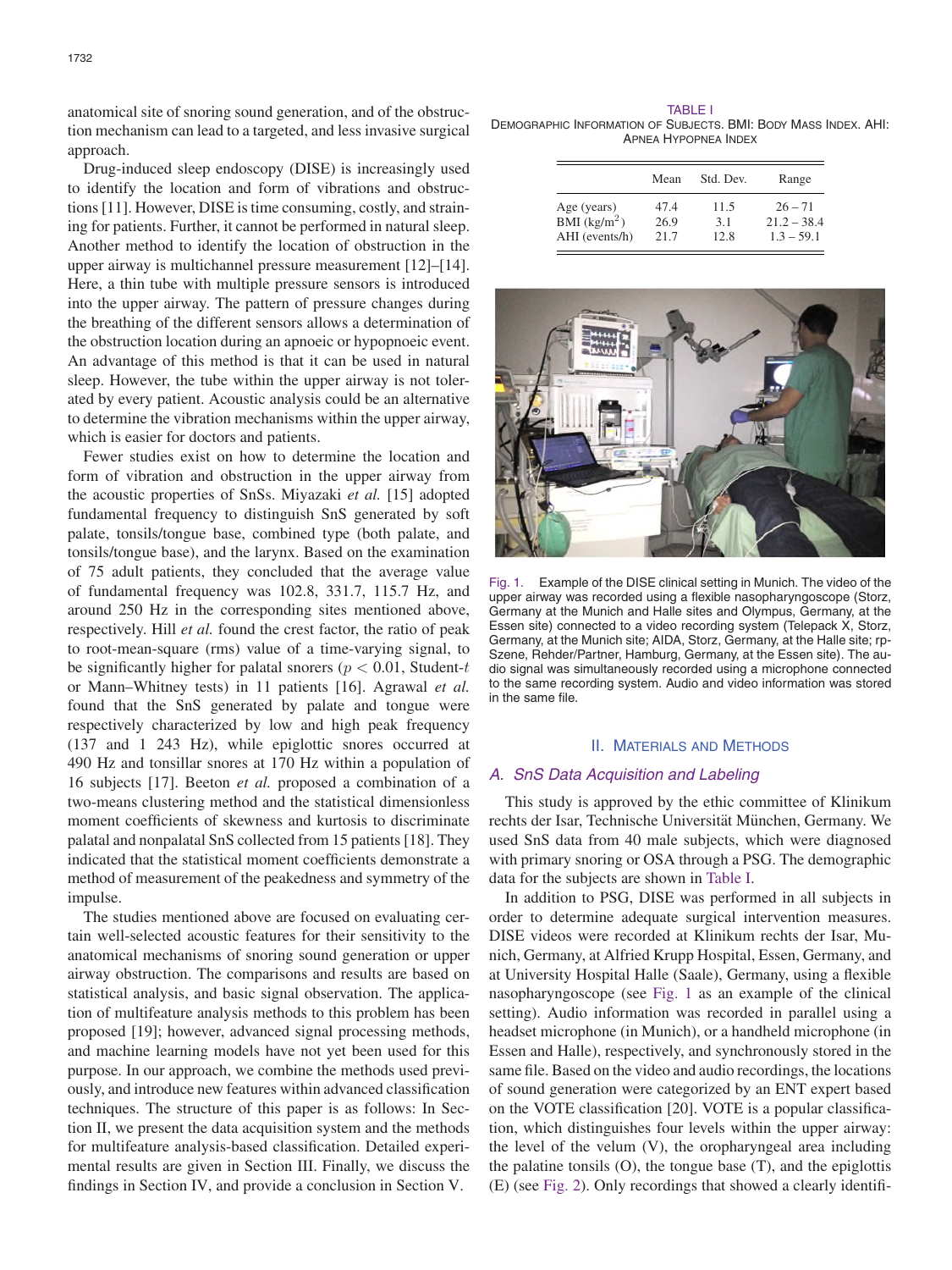

Fig. 2. Corresponding positions of the VOTE classification in the upper airway. "V" represents the level of the velum. "O" represents the oropharyngeal area. "T" represents the tongue base. "E" represents the level of the epiglottis.

able single source of snoring sound have been included. Snoring events with mixed forms (several vibration locations) or unclear source of vibration were excluded. From each included recording, three to five snoring events, which showed no obstructive disposition, have been manually selected. These snoring events have then been extracted from the audio data stream, and labeled based on the VOTE classification. In fact, "snore site" and "obstruction site" in the upper airway are two different definitions, which may or may not coincide in individual patients. In this study, we exclusively focus on the determination of the site of vibration as a cause for the generation of SnSs.

Out of the 40 subjects, 11, 11, 8, and 10 subjects were categorized to be V, O, T, and E-type snorers, respectively. Between one and five snoring *events* per type were extracted per subject. In total, we used 164 snoring events (41 episodes for each type of SnS, length ranging from 0.728 to 2.495 s with an average of 1.498 s). We segmented the events into single *segments* for further feature extraction and machine learning. Every segment has a length of 200 ms and neighboring segments have an overlap of 50%. We performed a subject-independent validation to evaluate the performance of our trained classifiers. As indicated by Roebuck *et al.* [8], previous works on snoring audio analysis have not been based on independent test datasets. In order to achieve substantiated results with a practical relevance, we use subject-independent testing sets in our study. We randomly separated the 40 subjects' data into the train, development (dev), and test sets within the proportion of 60%, 20%, and 20% of the total dataset. The number of segments and independent subjects for each set are shown in Table II. The segments are divided into *frames* of 64 ms length and an overlap of 50%. Features and statistical functionals are applied to each frame in every segment and all attribute information is stored for further machine learning steps.

# *B. Feature Extraction*

Until most recent, the lion's share of the work done in multifeature snoring analysis is focused on finding and evaluating suitable acoustic feature sets [7] to identify obstructive events,

TABLE II NUMBER OF SEGMENTS (INDEPENDENT SUBJECTS) FOR EACH SNORE-TYPE AND DATASET

|        | Train      | Dev    | <b>Test</b> | $\sum$   |  |
|--------|------------|--------|-------------|----------|--|
| V-Type | 363(7)     | 104(2) | 152(2)      | 619(11)  |  |
| O-Type | 326(7)     | 125(2) | 122(2)      | 573 (11) |  |
| T-Type | 289(4)     | 90(2)  | 78(2)       | 457(8)   |  |
| E-Type | 323(6)     | 96(2)  | 148(2)      | 567(10)  |  |
| $\sum$ | 1 301 (24) | 415(8) | 500(8)      | 2216(40) |  |

to distinguish between primary snoring and OSA, or to estimate the severity of OSA. Abeyratne *et al.* proposed a multifeature analysis method built on combined models of pitch, total airway response estimators, and Mel-frequency cepstral coefficients (MFCCs, 0–12), and achieved 89.3% sensitivity with 92.3% specificity in OSA detection [21].

Fig. 3 illustrates the waveforms and the corresponding spectrograms of typical V, O, T, and E-type SnS episodes. We can see that the main energy components in three of the classes are concentrated in the frequency area below around 5000 Hz. Energy and spectral distribution characteristics are similar, except for the Type T, which shows higher energy content above 2500 Hz compared to the other three.

Motivated by the results of the multifeature analysis methodology [21], combined with the basic spectral analysis of the four types of SnS, we propose nine basic acoustic feature sets, and systematically explore, and compare their performance in the classification of SnSs based on the VOTE system.

*1) Crest Factor:* Hill *et al.* in 1999 proposed the use of the *crest factor* [16]; we redefine it as shown in our previous study [22]

$$
Crest Factor = \frac{V_{90}}{V_{\text{rms}}}
$$
 (1)

where  $V_{90}$  is the 90th centile maximum absolute value in the digitized sound epoch, and  $V_{\text{rms}}$  is the root-mean-square of the amplitude values (between the 10th and 90th centile maximum absolute values) in one epoch. Elimination of the lowest (below 10th) and highest (above 90th) values is done to minimize the impacts of both random and quantization noise.

*2) Fundamental Frequency (F0):* We estimate the F0 of SnS with an algorithm based on spectrum shifting on a logarithmic frequency scale and calculating the subharmonic-toharmonic ratio, which was proposed by Sun [23].

*3) Formants:* In our study, an 18th-order linear predictive coding (LPC) is performed to estimate the formants. Like in speech analysis, the LPC parameters are determined via the Yule–Walker autoregressive method along with the Levinson– Durbin recursive procedure [24]. Then, the formant frequencies can be estimated from the angles of the positive values of the complex roots in an all-pole model as follows:

$$
H_{(z)} = \frac{1}{1 - \sum_{q=1}^{p} \alpha_q z^{-q}}
$$
 (2)

where  $\alpha_q$  ( $q = 1, 2, 3, ..., p$ ) are the LPC parameters. Subsequently, we extract the first three formant frequencies (i.e., F1,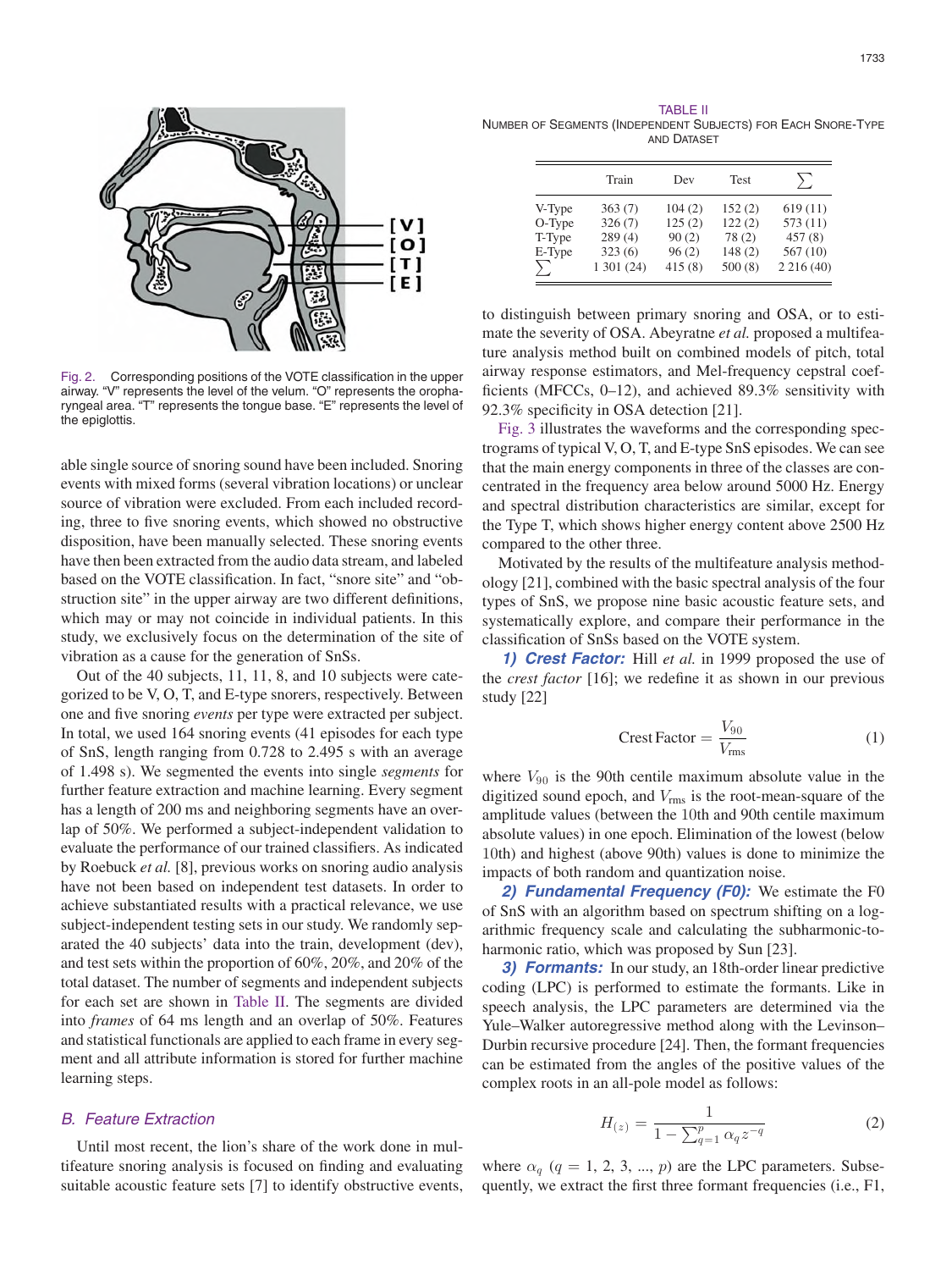



Fig. 3. Waveforms and spectrograms of typical VOTE SnS events. (a) V (velum) typical snoring event. (b) O (oropharyngeal) typical snoring even. (c) T (tongue base) typical snoring event. (d) E (epiglottis) typical snoring event.

F2, and F3), and the corresponding amplitude energies to create a formants feature set.

*4) Spectral Frequency Features:* The spectrum of SnS carries vital information on the state of the upper airway [25]. Certain frequency features such as peak frequency, center frequency, and mean frequency, were studied both on the diagnosis of OSA [21] and distinction of the snore site [17]. In our previous work [26], we found that spectral frequency features (SFF) can achieve a good performance on the classification of inspiration related SnS. Here, we define  $F_{\text{center}}$ , and  $F_{\text{peak}}$ , respectively, as the half and maximum point in the full spectrum of the SnS in [17],  $F_{\text{mean}}$  is defined as follows:

$$
F_{\text{mean}} = \frac{\sum_{f_i=0}^{f_c} f_i S(f_i)}{\sum_{f_i=0}^{f_c} S(f_i)}
$$
(3)

where  $f_c$  is the cutoff frequency of the SnS spectrum (in our study  $f_c$  is 8 kHz).  $S(f_i)$  is the absolute amplitude of the spectrum at the frequency of  $f_i$  Hz. The spectrum calculations in this study are based on the fast Fourier transform (FFT). In addition, we define the  $F_{\text{mean}}$  of the 1000 Hz subband spectrums as

$$
F_{\text{mean}(j)} = \frac{\sum_{f_i=1000(j-1)}^{1000j} f_i S(f_i)}{\sum_{f_i=1000(j-1)}^{1000j} S(f_i)}
$$
(4)

where  $j = 1, 2, 3, \dots, 8$ . Thus, we obtain detailed information on the spectral energy distribution in the subbands of SnS.

*5) Power Ratio:* Power ratio (PR) compares the relative amount of power emanating below and above a set frequency [17]. Some researchers chose the frequency at 800 Hz [27], and others chose it to be 750 Hz [17]. In this study, we use the PR at the frequency of 800 Hz and define it as

$$
PR_{800} = \lg \frac{\sum_{f_i=0}^{800} (S(f_i))^2}{\sum_{f_i=800}^{f_c} (S(f_i))^2}
$$
(5)

*6) Subband Energy Ratio:* The subband energy ratio (SER) describes the relative energy distribution in subbands of the SnS spectrum. It had been demonstrated to be efficient in snore/nonsnore classification [28], [29]. We extract a 1000-Hz SER feature set as

$$
SER_{1000}(j) = \frac{\sum_{f_i=1000j-1}^{1000j}(S(f_i))^2}{\sum_{f_i=0}^{f_c}(S(f_i))^2}
$$
(6)

where  $j = 1, 2, 3, ..., 8$ .

*7) Mel-Scale Frequency Cepstral Coefficients:* MFCCs have long been demonstrated to be efficient features for speech recognition [30]. In our previous study [31], we found that MFCCs can outperform other spectral features on classification of SnS. In this study, we extract 13 Mel cepstral coefficients (MFCCs 0–12) obtained from SnS passing 27 triangular Mel filter banks.

*8) Empirical Mode Decomposition-Based Fea***tures:** SnS are a typical kind of nonstationary signal [7]. Therefore, FFT-based methods are not suitable to reveal detailed information on the variation of the SnS in the time domain. Empirical mode decomposition (EMD), based on choosing basis functions, is adaptive to characterize nonstationary signals [32]. Motivated by the performance of EMD-based features (EMDF) for classification of roller bearing fault vibration signals[33], we extract the subband EMD energy ratio  $\text{EMD}_{\text{ratio}}(k) = E_k/E$ .  $E<sub>k</sub>$  is the energy (sum of squares) of the kth level intrinsic mode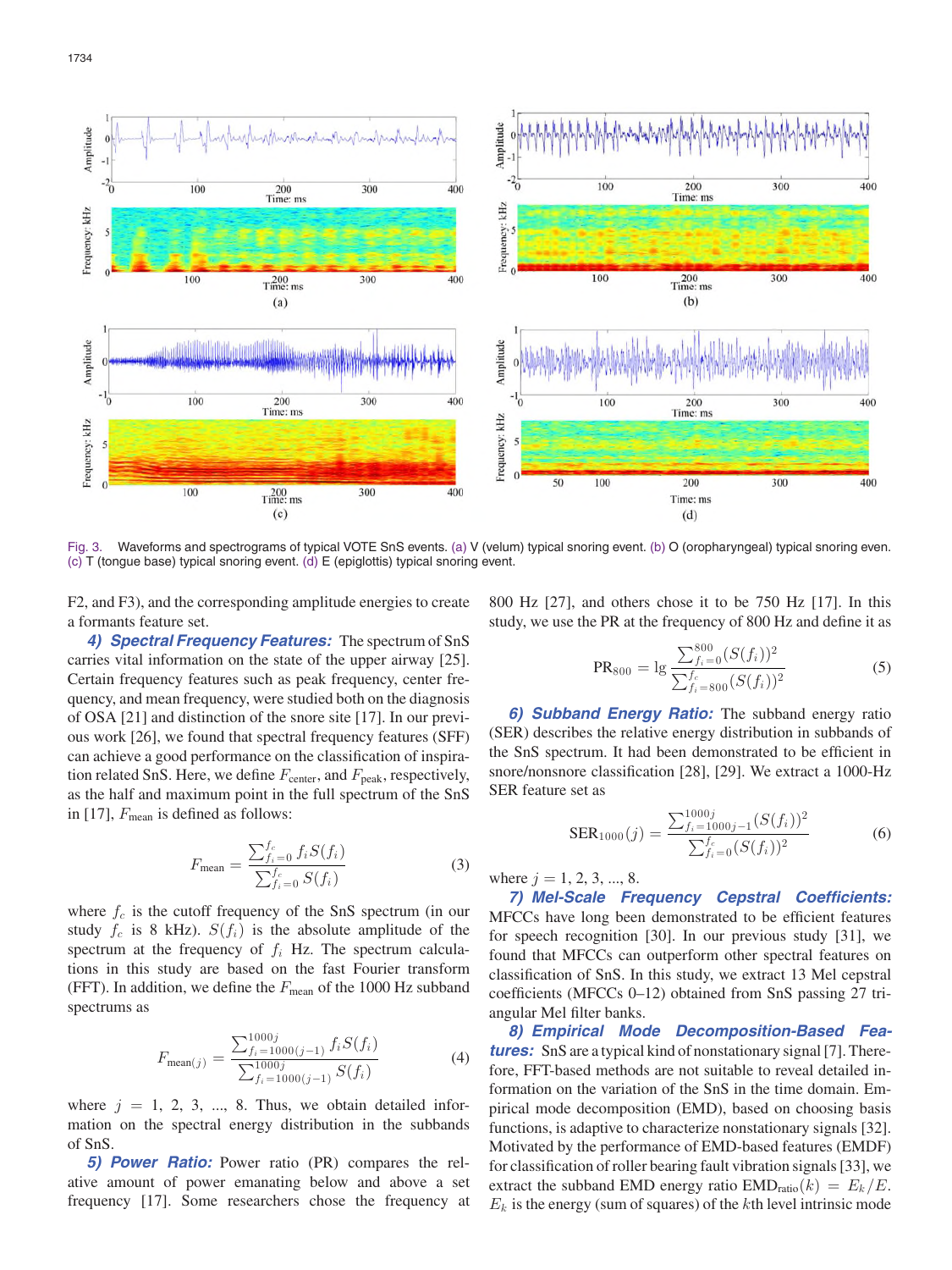functions decomposed by EMD from the SnS.  $E$  is the total energy of the whole SnS within EMD (the residual is eliminated). In addition, we calculate the entropy of the EMD<sub>ratio</sub> as

$$
H_{\text{EMD}_{\text{ratio}}} = -\sum_{k=1} \text{EMD}_{\text{ratio}}(k) \lg(\text{EMD}_{\text{ratio}}(k)). \tag{7}
$$

*9) Wavelet Energy Features:* It is known that wavelet transform (WT) is a useful tool to analyze nonstationary signals [34]. In 2007, Matsiki *et al.* studied how to use WT-based methods to analyze SnS of OSA patients [35]. Ng *et al.* used WT to enhance the snore signal from a noisy environment for improving the feature extraction [36]. Khushaba *et al.* [37] presented a wavelet-packet-based feature extraction algorithm and adopted it to classify five different drowsiness levels based on Electroencephalography, Electrooculography, and Electrocardiography signals.In thisstudy, we introduce this wavelet packet transform (WPT) method into SnS multifeature extraction.

The core technique of the algorithm proposed by Khushaba *et al.* is the WPT, introduced by Coifman *et al.* [38]. The WPT could be understood as a tree of subspaces, where  $\Phi_{0,0}$  is the root node. The signal space  $\Phi_{l,m}$  (l is the level of the decomposition process and  $m$  is the subband index) is decomposed into two orthogonal subspaces level by level:  $\Phi_{l+1,2m}$  and  $\Phi_{l+1,2m+1}$ , namely, the approximation space, and the detail space [39].

This decomposition process is done by dividing an orthogonal basis  $\Omega_l(t - 2^l m)_{l,m \in \mathbb{Z}}$  from  $\Phi_{l,m}$  into two new orthogonal bases:  $\Omega_{l+1}(t-2^{l+1}m)_{l,m\in\mathbb{Z}}$  from  $\Phi_{l+1,2m}$  and  $\Psi_{l+1}(t-2^{l+1}m)_{l,m\in\mathbb{Z}}$  from  $\Phi_{l+1,2m+1}$ , respectively, where,<br>O. (t) and  $\Psi_{l}$ , (t) are wavelet functions [34] (we select  $\Omega_{l,m}(t)$  and  $\Psi_{l,m}(t)$  are wavelet functions [34] (we select "symbology" of the "Symbots" wavelet function family due to its best "sym3"<sup>1</sup> of the "Symlets" wavelet function family due to its best performance in our previous experiments [40]). A construction of normalized filter bank energy is defined as

$$
E_{\Phi_{l,m}} = \sqrt{\frac{\sum_{n} (\mathbf{w}_{l,m,n})^2}{N_m}}, \, m = 0, 1, 2, \dots, 2^{l-1}
$$
 (8)

where  $w_{l,m}$  represent the WPT coefficients calculated from the signal at the subspace  $V_{l,m}$ , and  $N_m$  is the number of wavelet coefficients in the *mth* subband. Therefore,  $E_{\Phi_{l,m}}$  denotes the normalized bonk filter approximate on which only the line normalized bank filter energy in mth subband at the *lth* decomposition level. Due to the origination of these features from WPT-based coefficients, we call them WPT Energy (WPTE) features.

As a complementary feature set, we use the WT to define a percentage-like WT-based Energy (WTE) feature as

$$
\hat{E}_{\hat{\Phi}_l} = \frac{(\hat{\mathbf{w}}_l)^2}{\sum_{l=1}^{L_{\text{max}}} (\hat{\mathbf{w}}_{l)^2}} \times 100 \tag{9}
$$

where  $\hat{\mathbf{w}}_l$  are the coefficients generated by WT at the *l*th decomposition level. In addition, the mean variance, waveform length (the sum of absolute differences), and the entropy are calculated from the base by (9).

WT decomposes only the approximation part, using low-pass filters, whereas WPT decomposes both the approximation and

TABLE III FRAME-BASED FEATURE SETS AND STATISTICAL FUNCTIONALS

| Frame-based feature sets (338) | Statistical functionals (9) |
|--------------------------------|-----------------------------|
| Crest Factor $(1)$ , $F0(1)$ , | max, min, mean,             |
| Formants $(6)$ , SFF $(11)$ ,  | range, standard deviation,  |
| $PR_{800}$ (1), SER (8),       | slope, bias (linear         |
| MFCCs (13), EMDF (10),         | regression approximation)   |
| WEF (287)                      | skewness, kurtosis          |

the detail part (low pass and high pass filtering). All WPTE and WTE features are modified with a logarithmic operator. We generate  $2^{L_{\text{max}}+1} - 1$  WPTE related features, and  $4 \times (L_{\text{max}} + 1)$  WTE related features, where L is the maximum level 1) WTE related features, where  $L_{\text{max}}$  is the maximum level for wavelet decomposition. We then fuse all WPTE and WTE features in one combined feature set. Since these are all energy related features, we call the resulting feature set "Wavelet energy features (WEF)." Here,  $L_{\text{max}}$  is set to be 7, therefore, we extract  $255 + 32 = 287$  descriptors in total.

*10) Statistical Functionals:* In order to evaluate the nonstationary characteristics of the material, the differences between the frames within a segment are taken into account [7]. Motivated by the success of our large scale feature extraction toolkit, openSMILE [41], we implement statistical functionals into our SnS feature extraction. After calculating the framebased features using the algorithms described above, the statistical functionals are applied to each frame in every segment. The whole attribute information of this segment is used for the machine learning process. Detailed information of this technique can be found in [41]. The basic frame-based feature sets and the statistical functionals are listed in Table III.

#### *C. Machine Learning Models*

SnS recognition based on the VOTE classification is a fourclass classification task. We select and compare seven machine learning models, which we have chosen based on their popularity, diversity, and abilities. *K*-nearest neighbors (*K*-NN) and linear discriminant analysis (LDA) are chosen since their probabilistic models are built for and they are frequently applied in biomedical signal processing tasks [42]. Models with a mature theoretical foundation like feedforward neural networks (FNN) [43]), support vector machines (SVM) 2 [44], and random forests (RF) [45] (an ensemble classifier [46]) are also used in our experiments. Further, extreme learning machines (ELM) [47] and the kernel-ELM (KELM) [48], one recent popular fast and accurate classifier models, are explored.

# *D. ReliefF Feature Selection*

To achieve higher classification accuracy and to understand how the different features contribute to the machine learning models, we add a feature selection phase into our classifier optimization process. Motivated by the success of our previous study [26], [31], we employ the ReliefF algorithm for feature

<sup>&</sup>lt;sup>1</sup>The wavelet function names in this paper are all identical to the ones given in the Wavelet Toolbox of MATLAB by Math-Works(http://www.mathworks.com/products/wavelet/).

<sup>&</sup>lt;sup>2</sup>The SVM classifier is implemented by the frequently-used, and mature toolkit LIBSVM [49].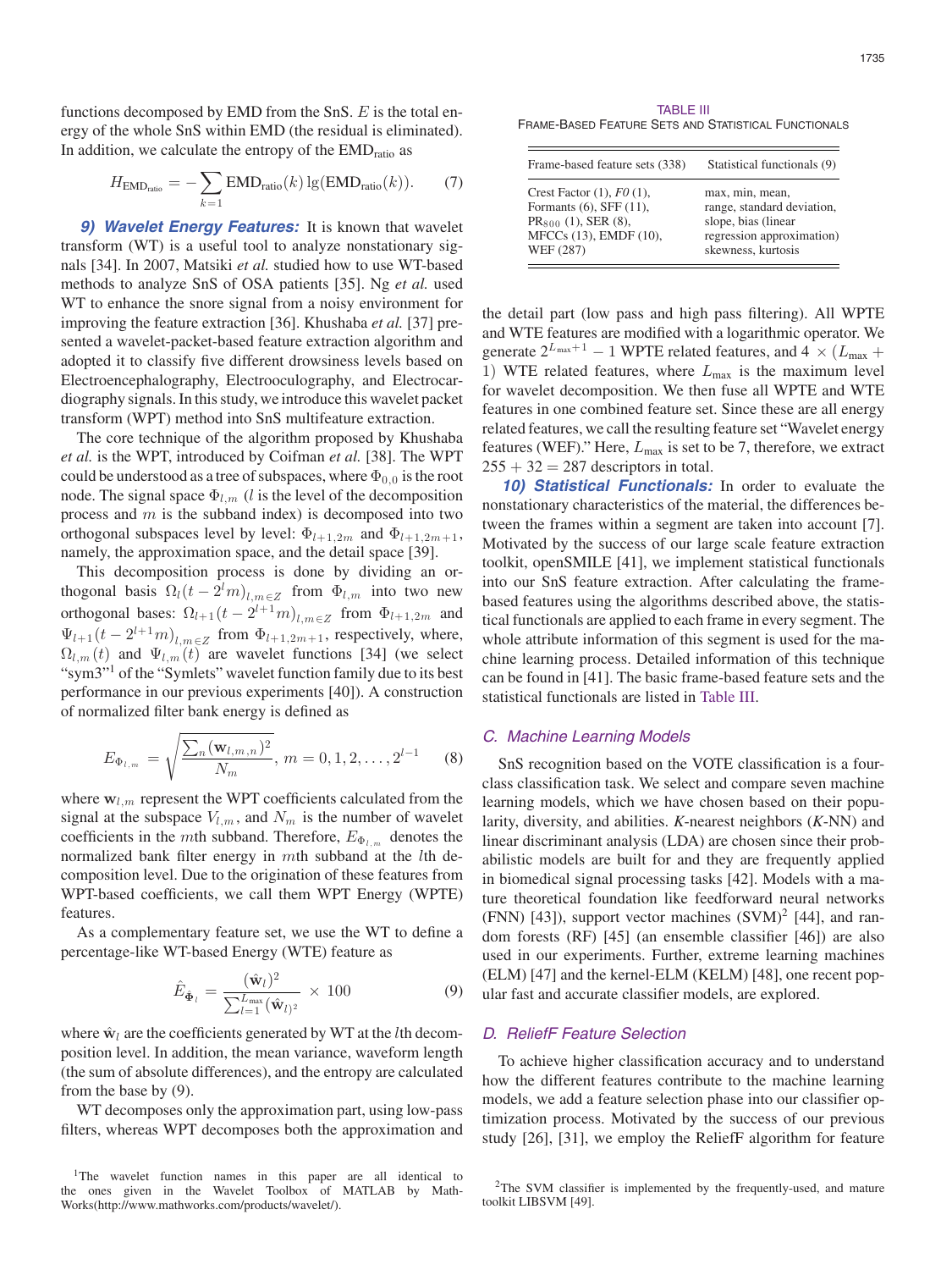ranking and selection. Unlike principle component analysis, ReliefF retains the original physical meaning of each feature set in the vector. That is, we can further use these information of the ranked features to find the relationship between feature properties and anatomical characters, which is significant in our study.

Proposed by Kira and Rendell [50], Relief is a feature selection algorithm used in binary classification, which is repeated  $t$ times to update the weight vector (initially it is set to be zeros) as follows:

$$
W_a = W_a - (x_a - \text{nearHit}_a)^2 + (x_a - \text{nearMiss}_a)^2 \quad (10)
$$

where nearHit<sub>a</sub> is the closest same-class segment within the  $a$ th feature to a randomly selected segment  $x$ . Likewise, nearMiss<sub>a</sub> is the closest different-class segment. After  $t$  times, each element of  $W_a$  will be divided by  $t$ . Thus, the weight of any given feature will decrease if the distance of that feature to nearby segments of the same-class is longer than to nearby segments of a different-class, and increase in the reverse case.  $W_a$  can be regarded as a reward and punishment factor due to the classification performance of each feature: Features with a high  $W_a$ show a good performance for the classification task at hand. ReliefF is an extension of Relief, which can handle multiple classes and performs better with noisy data. It searches for b (in our study, b is empirically set to be 5) nearest hits and misses and averages their contributions for updating  $W_a$ , weighted with the prior probability of each class [51]. Since  $W_a$  evaluates the quality of each feature, we can rank the features according to their performance, and select the best ones to construct a new subset of the original features. We define the *Rank Ratio* as

$$
Rank Ratio = \frac{\sum_{a=1}^{M} W_a^+}{\sum W_a^+}
$$
 (11)

where  $W_a^+$  represents the positive weights of the features sorted in a descending order and  $M$  is the number of features included in the subset. The features with negative weights ( $W_a^-$ ) are eliminated. By testing the classifier with feature subsets of different sizes (based on different *Rank Ratio*s), a feature subset for optimal classification performance can be identified, while at the same time, the size of the required feature set can be reduced.

### III. EXPERIMENTS AND RESULTS

# *A. Experimental Setup*

All experiments are done within the software environment of MATLAB R2016a by MathWorks. The grids of main parameters for each classifier model mentioned in Section II-C are listed in Table IV. We chose these parameters by empirical experiments to optimize the performance of classification on the development data. A statistical significance  $p$  value is calculated by a onesided z-test [52].

#### *B. Experimental Baselines*

Before feeding them to the classifier model, all the features extracted from our SnS are normalized as follows:

$$
\hat{f}_{c,r} = \frac{f_{c,r} - \text{Min}(\mathbf{F}_c)}{\text{Max}(\mathbf{F}_c) - \text{Min}(\mathbf{F}_c)}
$$
(12)

TABLE IV GRIDS OF MAIN PARAMETERS FOR EACH LEARNING MODEL

| Models     | Main Parameters Setting                                                                                                                             |
|------------|-----------------------------------------------------------------------------------------------------------------------------------------------------|
| $K-NN$     | K: 1, 10, 20, 30, 40, 50, 60, 70, 80, 90, 100;                                                                                                      |
|            | distance metrics: "euclidean," "cityblock," "chebychev,"                                                                                            |
|            | "correlation," "cosine," "hamming," "jaccard,"                                                                                                      |
|            | "minkowski," "seuclidean," "spearman";                                                                                                              |
| LDA.       | discriminant type: linear; gamma: 0:0.05:1.00;                                                                                                      |
| <b>SVM</b> | "linear kernel", "polynomial", "radial basis function", "sigmoid";                                                                                  |
|            | c-value: $10^{-5}$ , $10^{-4}$ , $10^{4}$ , $10^{5}$ ;                                                                                              |
| RF         | number of trees: $2^1$ , $2^2$ , $2^9$ , $2^{10}$ .                                                                                                 |
|            | fraction for the treebagger: $0.1:0.1:1.00$ ;                                                                                                       |
| <b>FNN</b> | one hidden layer; size: $2^1$ , $2^2$ ,, $2^9$ , $2^{10}$ ;                                                                                         |
| ELM        | activation functions: "signmoidal," "sine," "hardlim," "tribas,"                                                                                    |
|            | "radbas"; number of hidden neurons: $2^1$ , $2^2$ ,, $2^{14}$ ;                                                                                     |
| KELM       | kernels: "radial basis function," "linear," "polynomial," "wavelet";<br>regularization coefficients: $10^{-5}$ , $10^{-4}$ ,, $10^{4}$ , $10^{5}$ ; |

where  $f_{c,r}$  is the original cth feature property for the rth segment,  $\mathbf{F}_c$  is the cth feature vector, which includes the properties for all of the segments. Thus, the normalized feature property  $f_{c,r}$  will be limited into [0,1].

In order to evaluate the performance of our method, we apply the unweighted average recall (UAR) defined as follows:

$$
UAR = \frac{\sum_{\text{class}=1}^{N_{\text{MC}}} N_{\text{class,correct}}/N_{\text{class,all}}}{N_{\text{MC}}} \times 100\% \tag{13}
$$

where  $N_{\text{class, correct}}$  and  $N_{\text{class, all}}$  are the number of correctly recognized segments, and all segments in one certain class, respectively.  $N_{\text{MC}}$  is the total number of classes.

The UAR baselines of the different combinations of classifiers and feature sets are shown in Table V. We found that *MFCCs* within a *K*-NN classifier (*K*: 30, distance metrics: "correlation") achieve the best recognition rate of 76% ( $p < 0.001$ ). Of the nine feature sets, the novel wavelet-based *WEF* performs best with a mean UAR of 58% among all classifiers used. *MFCCs* score second best (mean UAR of 56%), followed by *SER* (UAR of 55%). The performance of *WEF* and *MFCCs* is significantly better compared to the remaining six feature sets ( $p < 0.05$ ). On the other hand, *Crest Factor*, *F0*, and  $PR_{800}$  did not show a good performance in our study.

# *C. Feature Selection*

We use the ReliefF algorithm as described in Section II-D for the feature selection step. The different feature sets separately, as well as a complete combination of all features from each feature set (*ALL*) are fed into the ReliefF process at *Rank Ratio* settings from 0.05 to 1.00 with increments of 0.05 to find the bestperforming combined subset. The best results of the features selected by ReliefF are shown in Table VI.

We find that, except for the *Crest Factor* that remains at 34% UAR, ReliefF can improve the mean performance of each feature set among different classifier models. In particular, for the combination of all feature sets, the mean performance significantly improves from 46% to 68% (p < 0.001). For *SFF* (45% to 62%), *MFCCs* (56% to 68%), and *WEF* (58% to 66%), the improvement after the feature selection step is also signif-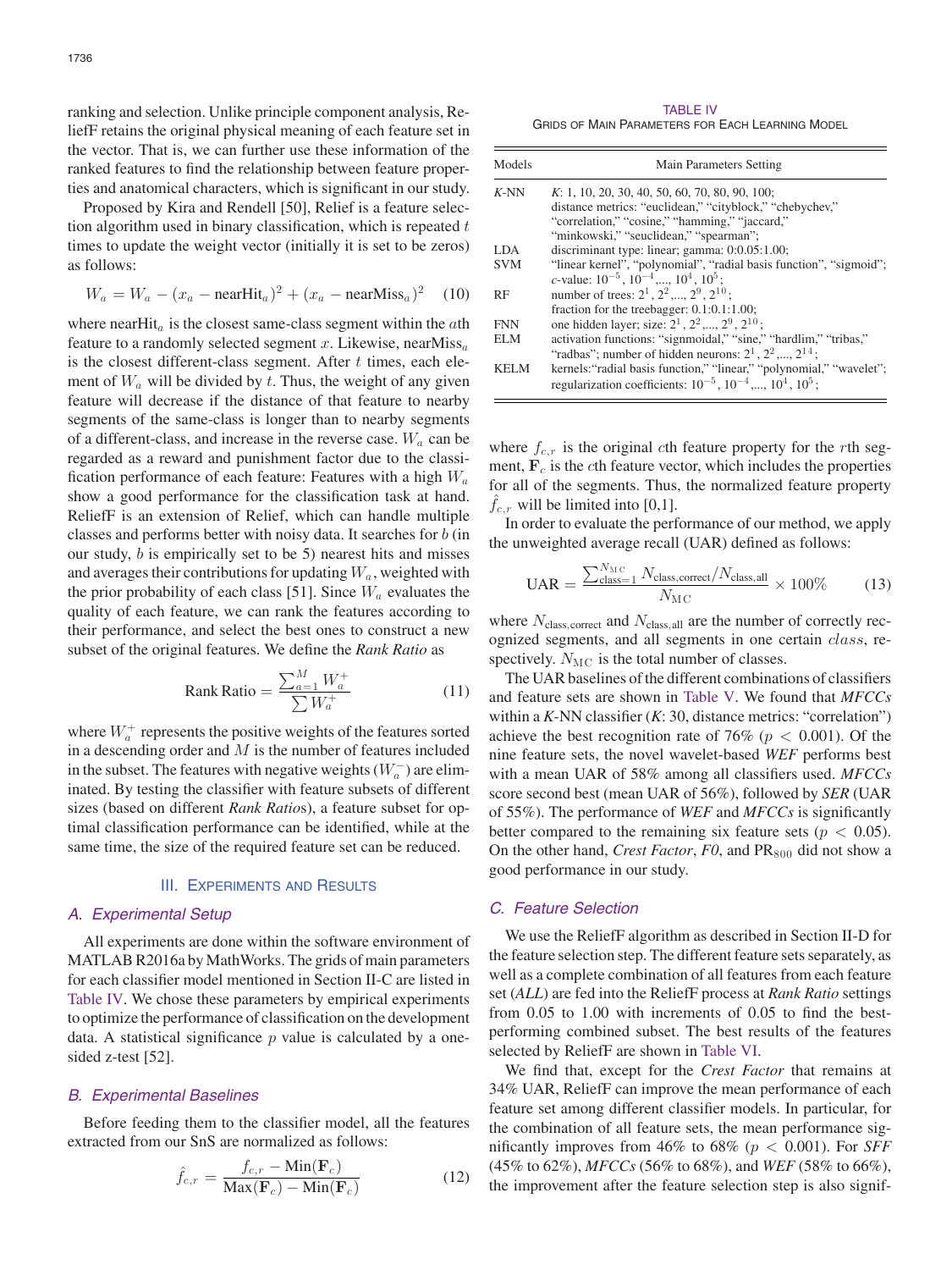TABLE V *UAR* ([%]) ACHIEVED WITH DIFFERENT FEATURE SETS AND CLASSIFIERS WITHOUT FEATURE SELECTION

|                     | $K-NN$     | LDA       | <b>SVM</b> | RF         | <b>FNN</b> | ELM        | <b>KELM</b> | Mean | Std. dev.  |
|---------------------|------------|-----------|------------|------------|------------|------------|-------------|------|------------|
| <b>Crest Factor</b> | 37         | 36        | 30         | 32         | 38         | 37         | 29          | 34   | $\pm$ 3.7  |
| F <sub>0</sub>      | 32         | 37        | 34         | 27         | 36         | 31         | 32          | 33   | $\pm$ 3.4  |
| Formants            | 50         | 51        | 57         | 40         | 56         | 42         | 52          | 50   | $\pm 6.5$  |
| <b>SFF</b>          | 60         | 59        | 25         | 66         | 55         | 25         | 25          | 45   | $\pm 19.0$ |
| PR <sub>800</sub>   | 35         | 39        | 36         | 35         | 39         | 36         | 41          | 37   | $\pm 2.4$  |
| <b>SER</b>          | 62         | 56        | 51         | 66         | 50         | 44         | 53          | 55   | $+7.5$     |
| <b>MFCCs</b>        | 76         | 50        | 61         | 57         | 42         | 53         | 55          | 56   | $\pm 10.5$ |
| <b>EMDF</b>         | 47         | 56        | 25         | 57         | 41         | 25         | 25          | 39   | $+14.5$    |
| <b>WEF</b>          | 59         | 53        | 53         | 59         | 56         | 59         | 64          | 58   | $\pm$ 3.9  |
| ALL                 | 62         | 60        | 25         | 64         | 64         | 25         | 25          | 46   | $+20.1$    |
| Mean                | 52         | 50        | 40         | 50         | 48         | 38         | 40          |      |            |
| Std. dev.           | $\pm$ 14.3 | $\pm 9.1$ | ±14.3      | $\pm 15.1$ | $\pm$ 9.7  | $\pm$ 11.9 | $\pm 14.8$  |      |            |

TABLE VI

*UAR* ([%]) ACHIEVED WITH DIFFERENT FEATURE SETS AND CLASSIFIERS AFTER THE FEATURE SELECTION STEP

|                     | $K-NN$     | <b>LDA</b> | <b>SVM</b> | RF         | <b>FNN</b> | <b>ELM</b> | KELM       | Mean | Std. dev. |
|---------------------|------------|------------|------------|------------|------------|------------|------------|------|-----------|
| <b>Crest Factor</b> | 35         | 36         | 31         | 36         | 39         | 30         | 30         | 34   | $\pm$ 3.5 |
| F <sub>0</sub>      | 32         | 38         | 34         | 34         | 39         | 33         | 32         | 35   | $\pm 2.8$ |
| <b>Formants</b>     | 54         | 50         | 55         | 50         | 57         | 50         | 57         | 53   | $\pm$ 3.3 |
| <b>SFF</b>          | 62         | 71         | 65         | 72         | 62         | 54         | 49         | 62   | $\pm 8.4$ |
| $PR_{800}$          | 35         | 39         | 40         | 36         | 42         | 42         | 42         | 39   | $\pm 2.9$ |
| <b>SER</b>          | 61         | 58         | 58         | 66         | 58         | 52         | 59         | 59   | $+4.2$    |
| <b>MFCCs</b>        | 76         | 64         | 62         | 70         | 73         | 66         | 64         | 68   | $\pm$ 5.2 |
| <b>EMDF</b>         | 52         | 55         | 60         | 58         | 56         | 47         | 54         | 55   | $\pm 4.2$ |
| WEF                 | 68         | 69         | 69         | 67         | 64         | 59         | 68         | 66   | $\pm 3.6$ |
| <b>ALL</b>          | 74         | 73         | 74         | 78         | 71         | 45         | 58         | 68   | $+11.8$   |
| Mean                | 55         | 55         | 55         | 57         | 56         | 48         | 51         |      |           |
| Std. dev.           | $\pm 16.3$ | $\pm 14.1$ | $\pm 14.8$ | $\pm 16.6$ | ±12.4      | $\pm 11.0$ | $\pm 12.9$ |      |           |

icant ( $p < 0.001$ ,  $p < 0.001$ , and  $p < 0.005$ , respectively). The standard deviations among different classifiers in each of the feature sets decrease after the ReliefF step, which means that the selected subset of features is more robust and contains more useful information of the SnS compared to the original set. Finally, the best classification performance is achieved by a combination of all feature sets within a random forest classifier (UAR of 78%). This reduced feature set has a dimension of 374, only 12.3% of the original feature set.

Fig. 4 provides an insight of the weight contribution of different types of features for the classification of SnS. We found that, of all feature sets, *WEF* (containing *WPTE* and *WTE*), contributes most, followed by *MFCCs* and *SFF*. This is not surprising given the high dimension compared to the other feature sets. As for functionals, *mean*, *max*, and *min* values of the frame-based Low Level Descriptors contribute most, followed by the *bias* of the linear regression estimation. In addition, we illustrate the detailed weight contribution of *MFCCs* and *WTE*. For *WTE*, we compare the contribution of the subsets by a level of decomposition. It is shown that the level-1 and level-2 decomposed components contribute most. In *MFCCs*, the *MFCCs*-7 and *MFCCs*-2 are best.

Fig. 5 shows the confusion matrix of the combination of all feature sets using a random forest classifier after ReliefF feature selection. We can see that among the four classes of SnS, Type O (the oropharyngeal area) and Type E (the epiglottis) are the two most easily wrongly classified as Type E and Type V (the level of the velum), respectively. In our experiments, the best trained classifier has the highest recognition accuracy for Type T (around 90%) and the lowest accuracy for Type O (around 64%).

#### IV. DISCUSSION

In this paper, we systematically compare frequently used acoustic features for their performance on the classification of SnSs based on the VOTE model. In our experiments, we can achieve a UAR of 78% with the best combination of features and classifier. When performed by human experts, the interrater reliability of DISE classifications is up to 86% [53]. This is a benchmark for us, which has not yet been entirely achieved by our model. We believe that a major limitation is the small number of independent subjects in the database, and we aim to improve our results based on more data.

For our dataset of SnSs and with the experiments described, *MFCCs* and *WEF* have shown to be the best suited feature sets (mean UAR at 68% and 66%, respectively) across different classifiers. As a sophisticated indicator in speech recognition, *MFCCs* can be regarded to represent the airway transfer function. In our previous studies on classification of different snore related sounds from overnight audio recordings, *MFCCs* also proved to be quite efficient. Thus, *MFCCs* tend to play an important role SnS classification.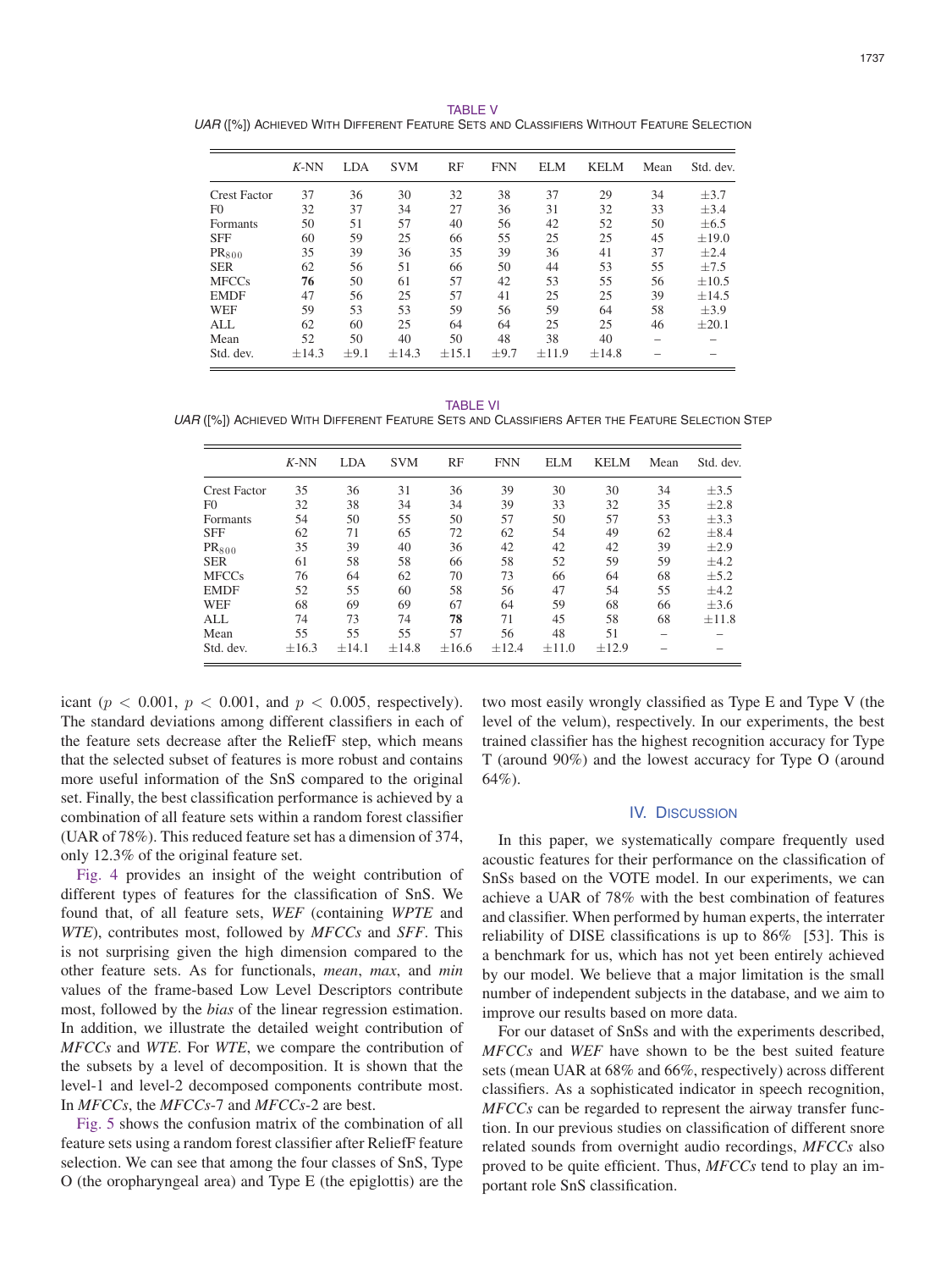

Fig. 4. Weight contribution ([%]) analysis by the ReliefF algorithm with different *Rank Ratio*s. (a) Detailed weight contribution of all feature sets. (b) Detailed weight contribution of functionals. (c) Detailed weight contribution of MFCCs. (d) Detailed weight contribution of WTE.

The proposed novel feature set *WEF* is based on the wavelet transform theory, which is capable to give a multiresolution analysis of nonstationary signals. In the early works by Matsiki *et al.* [35], continuous wavelet transform is used to analyze the spectrum energy distribution changes before, during, and after apneic events based on snoring sounds. However, they did not propose a feature extraction method and their classification is not based on machine learning techniques. Furthermore, the number of subjects they investigated is small with only seven in total. Ng *et al.* [54] used wavelet polyspectral techniques to generate novel features to distinguish apneic from nonapneic snoring. Their results in [54] showed that wavelet-based features outperform the conventional spectral peak frequency. In our study, the

*WEF* feature set, combining both the wavelet packet transform and the wavelet transform techniques, achieves an excellent performance of mean UAR of 66% among all classifiers used after the feature selection step. Further, it contributes most (69%) in the best-performing feature set.

Ng *et al.* [55] describe that formants are representative of the physical frequency transfer function of the upper airway and can be good indicators to classify apneic and nonapneic snorers. The performance of the *Formants* feature set in our study is better than that of other features analyzed in earlier studies, i.e., *Crest Factor*, *F0*, and  $PR_{800}$  ( $p < 0.001$ ). This can be another indicator that the airway transfer function is a suitable indicator to distinguish different forms of snoring.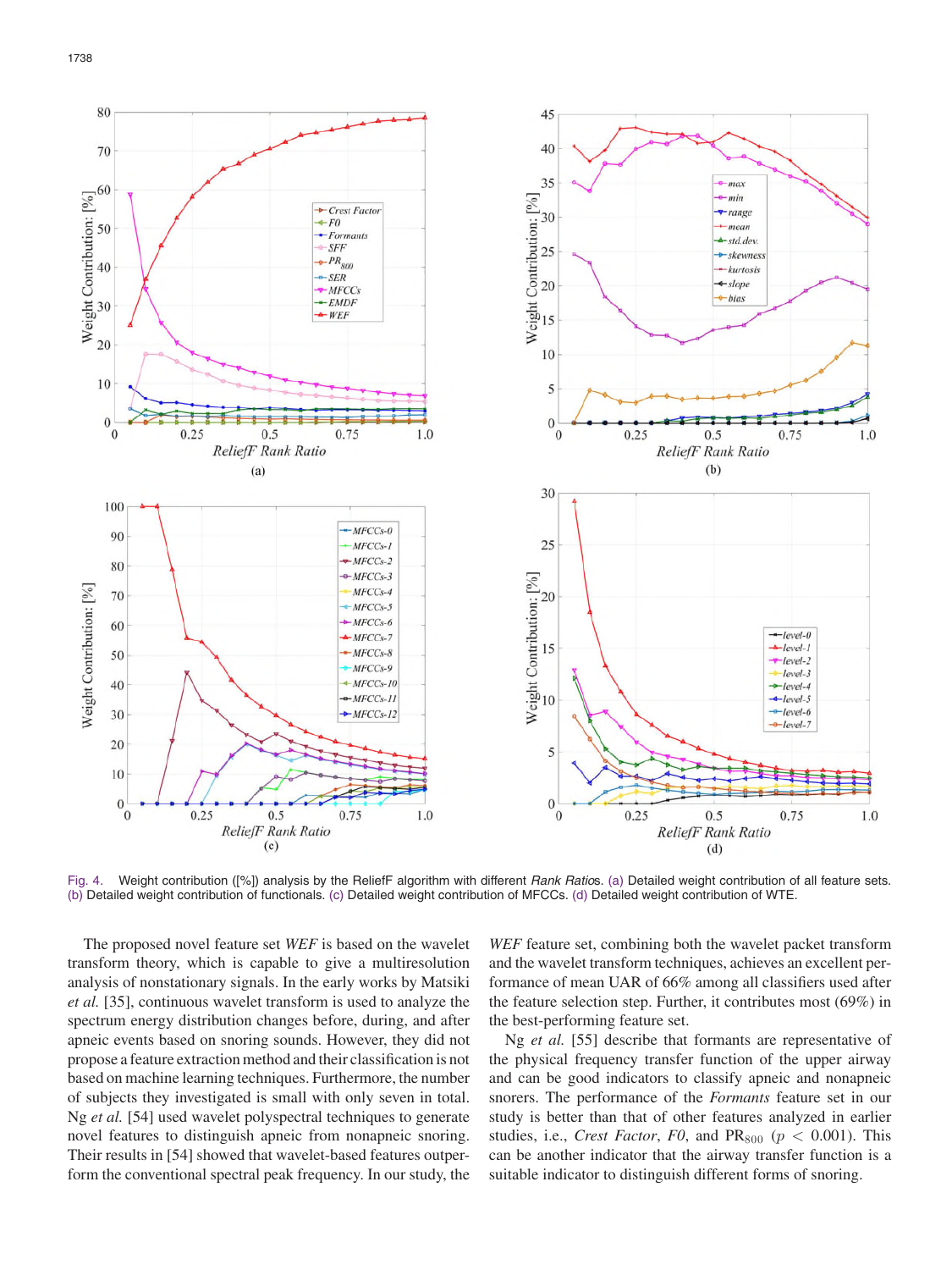

Fig. 5. Confusion matrix of the best-performing combination of feature set and classifier.

EMD is based on a different signal analysis method than the FFT. Specifically, it is suitable for nonstationary signals [32]. In this study, *EMDF* did not prevail as a feature set. A possible reason for this moderate performance is that we based the classification task on relatively short fractions of a snoring event in order to increase the number of available segments for model learning. Therefore, the nonstationary characteristics of the underlying snore event could not be considered in full. A better performance can be expected when using this feature set on complete snoring events.

Future works can be done mainly in the following three areas: First, more potentially useful acoustic features can be tested, specifically, psychoacoustic characteristics (e.g., loudness, sharpness, roughness, and fluctuation strength), and higher order statistical model-based features (e.g., bispectrum), which have been studied in [56] and [57]. Some fundamental work to explore the relationship between feature properties and the anatomical changes in the upper airway can help to better understand the SnS generation mechanisms. Also, using complete snore events, rather than segments of snore sounds, as a basis for feature extraction can reveal additional useful information on the different snoring classes, as their nonstationary characteristics will show more clearly. A limitation of our work is the relatively small number of snoring subjects in the database used. Although, the total number of snore segments is sufficiently large to apply machine learning methods, they stem from comparably few different subjects. Last but not least, the feature selection phase at this stage of our method is based on an empirical parameter setting process (*Rank Ratio* is set using a step interval selection process) rather than on an automatic method without human involvement. Excluding the "human touch" on the parameter setting process will be important for future baseline improvement and practical product development.

# V. CONCLUSION

For the first time, we comprehensively investigated various acoustic feature sets and classifiers for the task of classifying SnSs according to their excitation locations based on the VOTE model. Even with a relatively small dataset, we can achieve a good classification performance with selected feature sets independent of subjects. The results show that multifeature analysis is a promising means to help identifying the anatomical mechanisms of SnS generation in individual subjects.

### ACKNOWLEDGMENT

The authors would like to thank all the colleagues involved in the collection of the labelled VOTE SnSs data.

# **REFERENCES**

- [1] P. E. Peppard *et al.*, "Increased prevalence of sleep-disordered breathing in adults," *Amer. J. Epidemiol.*, vol. 177, no. 9, pp. 1006–1014, 2013.
- [2] P. J. Strollo Jr and R. M. Rogers, "Obstructive sleep apnea," *New Engl. J. Med.*, vol. 334, no. 2, pp. 99–104, 1996.
- [3] P. Smith *et al.*, "Indications and standards for use of nasal continuous positive airway pressure (cpap) in sleep-apnea syndromes," *Amer. J. Respiratory Critical Care Med.*, vol. 150, no. 6, pp. 1738–1745, 1994.
- [4] T. Young *et al.*, "The occurrence of sleep-disordered breathing among middle-aged adults," *New Engl. J. Med.*, vol. 328, no. 17, pp. 1230–1235, 1993.
- [5] B. Mokhlesi *et al.*, "The effect of sex and age on the comorbidity burden of OSA: An observational analysis from a large nationwide US health claims database," *Eur. Respiratory J.*, vol. 47, no. 4, pp. 1162–1169, 2016.
- [6] M. S. Aldrich, *Sleep Medicine.* New York, USA: Oxford University Press, 1999.
- [7] D. Pevernagie *et al.*, "The acoustics of snoring," *Sleep Med. Rev.*, vol. 14, no. 2, pp. 131–144, 2010.
- [8] A. Roebuck *et al.*, "A review of signals used in sleep analysis," *Physiological Meas.*, vol. 35, no. 1, pp. R1–R57, 2014.
- [9] K. K. Li, "Surgical therapy for adult obstructive sleep apnea," *Sleep Med. Rev.*, vol. 9, no. 3, pp. 201–209, 2005.
- [10] H.-C. Lin *et al.*, "The efficacy of multilevel surgery of the upper airway in adults with obstructive sleep apnea/hypopnea syndrome," *Laryngoscope*, vol. 118, no. 5, pp. 902–908, 2008.
- [11] M. R. El Badawey *et al.*, "Predictive value of sleep nasendoscopy in the management of habitual snorers," *Ann. Otol., Rhinol. Laryngol.*, vol. 112, no. 1, pp. 40–44, 2003.
- [12] H. Demin *et al.*, "Determining the site of airway obstruction in obstructive sleep apnea with airway pressure measurements during sleep," *Laryngoscope*, vol. 112, no. 11, pp. 2081–2085, 2002.
- [13] M. Reda *et al.*, "Pharyngoesophageal pressure monitoring in sleep apnea syndrome," *Otolaryngology–Head Neck Surg.*, vol. 125, no. 4, pp. 324– 331, 2001.
- [14] B. A. Stuck and J. T. Maurer, "Airway evaluation in obstructive sleep apnea," *Sleep Med. Rev.*, vol. 12, no. 6, pp. 411–436, 2008.
- [15] S. Miyazaki *et al.*, "Acoustic analysis of snoring and the site of airway obstruction in sleep related respiratory disorders," *Acta Oto-Laryngologica*, vol. 118, no. 537, pp. 47–51, 1998.
- [16] P. Hill *et al.*, "Palatal snoring identified by acoustic crest factor analysis," *Physiological Meas.*, vol. 20, no. 2, pp. 167–174, 1999.
- [17] S. Agrawal *et al.*, "Sound frequency analysis and the site of snoring in natural and induced sleep," *Clin. Otolaryngol. Allied Sci.*, vol. 27, no. 3, pp. 162–166, 2002.
- [18] R. J. Beeton *et al.*, "Snore site discrimination using statistical moments of free field snoring sounds recorded during sleep nasendoscopy," *Physiological Meas.*, vol. 28, no. 10, pp. 1225–1236, 2007.
- [19] C. Janott et al., "Akustische analyse von schnarchgeräuschen," *Somnologie-Schlafforschung und Schlafmedizin*, vol. 18, no. 2, pp. 87– 95, 2014.
- [20] E. J. Kezirian *et al.*, "Drug-induced sleep endoscopy: The vote classification," *Eur. Arch. Oto-Rhino-Laryngol.*, vol. 268, no. 8, pp. 1233–1236, 2011.
- [21] A. S. Karunajeewa *et al.*, "Multi-feature snore sound analysis in obstructive sleep apnea–hypopnea syndrome," *Physiological Meas.*, vol. 32, no. 1, pp. 83–97, 2011.
- [22] K. Qian *et al.*, "Comparison of two acoustic features for classification of different snore signals," *Chin. J. Electron Devices*, vol. 36, no. 4, pp. 455– 459, 2013.
- [23] X. Sun, "Pitch determination and voice quality analysis using subharmonic-to-harmonic ratio," in *Proc. IEEE Int. Conf. Acoust., Speech, Signal Process.*, Orlando, FL, USA, 2002, vol. 1, pp. 333–336.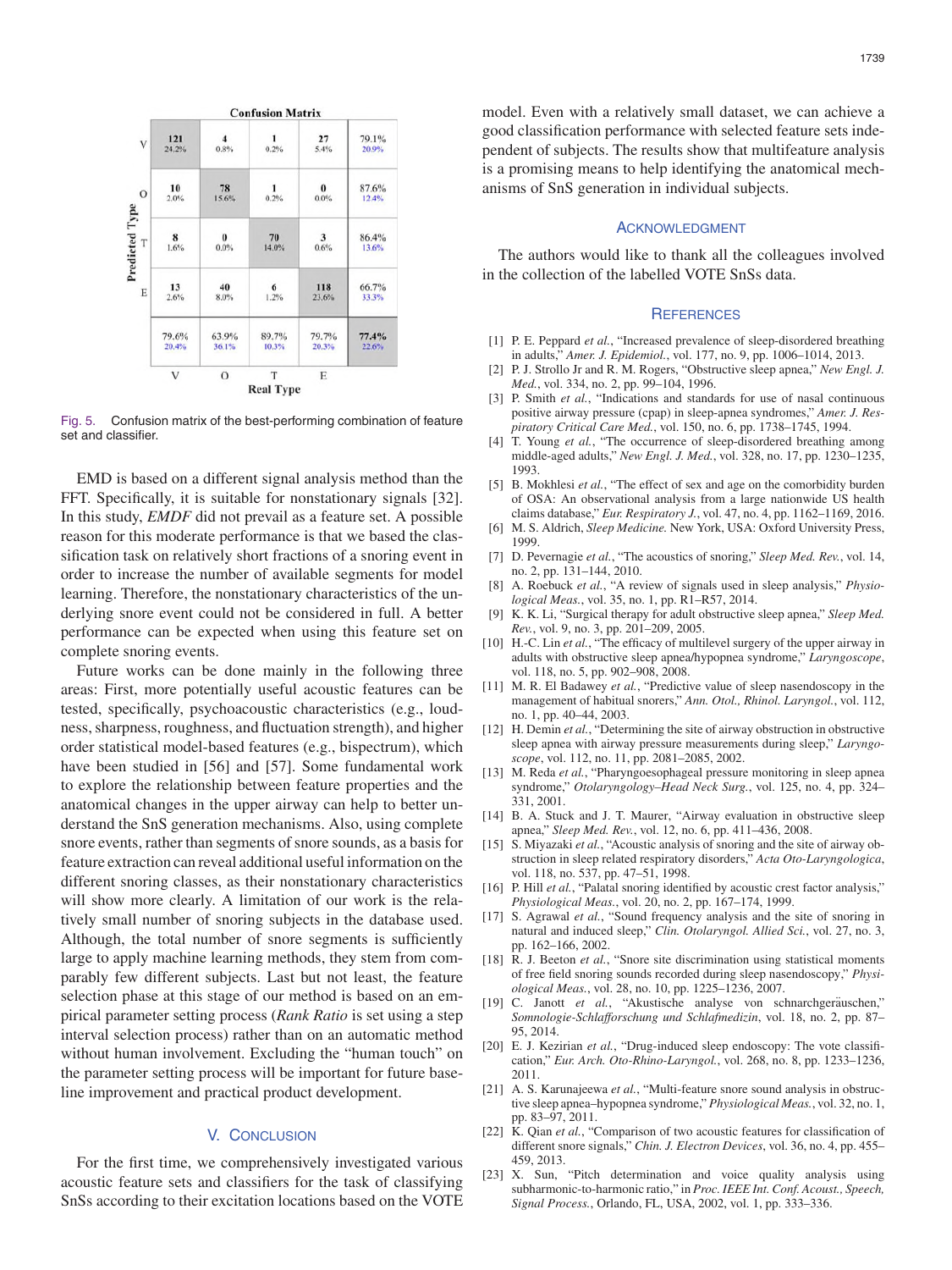- [24] J. R. Deller, Jr. *et al.*, *Discrete Time Processing of Speech Signals*. Englewood Cliffs, NJ, USA: Prentice-Hall, 1993.
- [25] T. Emoto *et al.*, "Feature extraction for snore sound via neural network processing," in *Proc. 29th Annu. Int. Conf. IEEE Eng. Med. Biol. Soc.*, Lyon, France, 2007, pp. 5477–5480.
- [26] K. Qian *et al.*, "Automatic detection of inspiration related snoring signals from original audio recording," in *Proc. IEEE China Summit Int. Conf. Signal Inf. Process.*, Xi'an, China, 2014, pp. 95–99.
- [27] W. Whitelaw, "Characteristics of the snoring noise in patients with and without occlusive sleep apnea," *Amer. Rev. Respiratory Disease*, vol. 147, pp. 635–644, 1993.
- [28] M. Cavusoglu *et al.*, "An efficient method for snore/nonsnore classification of sleep sounds," *Physiological Meas.*, vol. 28, no. 8, pp. 841–853, 2007.
- [29] A. Azarbarzin and Z. Moussavi, "Automatic and unsupervised snore sound extraction from respiratory sound signals," *IEEE Trans. Biomed. Eng.*, vol. 58, no. 5, pp. 1156–1162, May 2011.
- [30] L. R. Rabiner and R. W. Schafer, *Theory and Application of Digital Speech Processing*, Preliminary ed., Englewood Cliffs, NJ, USA: Prentice-Hall, 2009.
- [31] K. Qian *et al.*, "Automatic detection, segmentation and classification of snore related signals from overnight audio recording," *IET Signal Process.*, vol. 9, no. 1, pp. 21–29, Feb. 2015.
- [32] N. E. Huang *et al.*, "The empirical mode decomposition and the Hilbert spectrum for nonlinear and non-stationary time series analysis," in *Proc. Roy. Soc. London A, Math., Physical Eng. Sci.*, vol. 454, no. 1971, 1998, pp. 903–995.
- [33] Y. Yu *et al.*, "A roller bearing fault diagnosis method based on EMD energy entropy and ANN," *J. Sound Vibration*, vol. 294, no. 1, pp. 269–277, 2006.
- [34] S. Mallat, *A Wavelet Tour of Signal Processing*. New York, NY, USA: Academic, 1999.
- [35] D. Matsiki *et al.*, "Wavelet-based analysis of nocturnal snoring in apneic patients undergoing polysomnography," in *Proc. 29th Annu. Int. Conf. IEEE Eng. Med. Biol. Soc.*, Lyon, France, 2007, pp. 1912–1915.
- [36] A. K. Ng *et al.*, "Snore signal enhancement and activity detection via translation-invariant wavelet transform," *IEEE Trans. Biomed. Eng.*, vol. 55, no. 10, pp. 2332–2342, Oct. 2008.
- [37] R. N. Khushaba *et al.*, "Driver drowsiness classification using fuzzy wavelet-packet-based feature-extraction algorithm," *IEEE Trans. Biomed. Eng.*, vol. 58, no. 1, pp. 121–131, Jan. 2011.
- [38] R. R. Coifman *et al.*, "Wavelet analysis and signal processing," in *Wavelets and Their Applications*. Sudbury, MA, USA: Jones and Barlett, 1992, pp. 153–178.
- [39] K. B. Englehart, "Signal representation for classification of the transient myoelectric signal," Ph.D. dissertation, Dept. Elect., Comput., Eng., New Brunswick Univ., Fredericton, NB, Canada, 1998.
- [40] K. Qian et al., "Wavelet features for classification of vote snore sounds," in *Proc. IEEE Int. Conf. Acoust. Speech Signal Process.*, Shanghai, China, 2016, pp. 221–225.
- [41] F. Eyben *et al.*, "Opensmile: The Munich versatile and fast open-source audio feature extractor," in *Proc. ACM Int. Conf. Multimedia.*, Firenze, Italy 2010, pp. 1459–1462.
- [42] C. M. Bishop, *Pattern Recognition and Machine Learning*. New York, NY, USA: Springer-Verlag, 2006.
- [43] I. Basheer and M. Hajmeer, "Artificial neural networks: Fundamentals, computing, design, and application," *J. Microbiol. Methods*, vol. 43, no. 1, pp. 3–31, 2000.
- [44] V. Vapnik, *The Nature of Statistical Learning Theory*. Berlin, Germany: Springer Sci. Bus. Media, 2013.
- [45] L. Breiman, "Random forests," *Mach. Learn.*, vol. 45, no. 1, pp. 5–32, 2001.
- [46] T. G. Dietterich, "Ensemble learning," *The Handbook of Brain Theory and Neural Networks*, vol. 2, Cambridge, MA, USA: MIT Press, 2002, pp. 110–125.
- [47] G.-B. Huang *et al.*, "Extreme learning machine: Theory and applications," *Neurocomput.*, vol. 70, no. 1, pp. 489–501, 2006.
- [48] G.-B. Huang, "An insight into extreme learning machines: random neurons, random features and kernels," *Cogn. Comput.*, vol. 6, no. 3, pp. 376– 390, 2014.
- [49] C.-C. Chang and C.-J. Lin, "LIBSVM: A library for support vector machines," *ACM Trans. Intell. Syst. Technol.*, vol. 2, pp. 27:1–27:27, 2011. [Online]. Available: http://www.csie.ntu.edu.tw/ cjlin/libsvm
- [50] K. Kira and L. A. Rendell, "The feature selection problem: Traditional methods and a new algorithm," in *Proc. 10th Nat. Conf. Artif. Intell.*, vol. 2, San Jose, CA, USA, 1992, pp. 129–134.
- [51] I. Kononenko *et al.*, "Overcoming the myopia of inductive learning algorithms with RELIEFF," *Appl. Intell.*, vol. 7, no. 1, pp. 39–55, 1997.
- [52] M. R. Spiegel *et al.*, *Probability and Statistics*, New York, NY, USA: McGraw-Hill, 2009.
- [53] E. J. Kezirian *et al.*, "Interrater reliability of drug-induced sleep endoscopy," *Archives Otolaryngol.–Head Neck Surg.*, vol. 136, no. 4, pp. 393–397, 2010.
- [54] A. K. Ng *et al.*, "Investigation of obstructive sleep apnea using nonlinear mode interactions in nonstationary snore signals," *Ann. Biomed. Eng.*, vol. 37, no. 9, pp. 1796–1806, 2009.
- [55] A. K. Ng *et al.*, "Could formant frequencies of snore signals be an alternative means for the diagnosis of obstructive sleep apnea?" *Sleep Med.*, vol. 9, no. 8, pp. 894–898, 2008.
- [56] M. Herzog et al., "Evaluation of acoustic characteristics of snoring sounds obtained during drug-induced sleep endoscopy," *Sleep Breathing*, 2014, pp. 1–9.
- [57] A. K. Ng *et al.*, "Bispectral analysis of snore signals for obstructive sleep apnea detection," in *Proc. 29th Annu. Int. Conf. IEEE Eng. Med. Biol. Soc.*, Lyon, France, 2007, pp. 6195–6198.



**Kun Qian** (S'14) received the Master's degree in signal and information processing from Nanjing University of Science and Technology, Nanjing, China, 2014. He is currently working toward the Ph. D. degree in electrical engineering and information technology at the Technische Universität München (TUM), Munich, Germany. From November 2013 to April 2014, he was sponsored by a full fellowship of NUST for Master Program students (10 among 4600) to Nanyang Technological University, Singapore, as a Research As-

sistant in the Information Systems Research Laboratory. His research interests include signal processing, machine learning, biomedical engineering, and high performance computing system based machine learning.



**Christoph Janott** (S'15) received the Dipl.Ing. degree in electrical engineering from Technische Universität, Berlin, Germany, 1998.

He has held several leadership positions in product management and marketing in different technology companies. Since 2011, he has been coaching founders and young entrepreneurs in the field of medical devices in marketing and business development. He is the coauthor of several publications on speech intelligibility in classrooms and has co-invented sev-

eral patents. He is currently a Doctoral Candidate in the Institute of Medical Engineering, Technische Universität München, Munich, Germany.



**Vedhas Pandit** (S'11) received the Master's degree from Arizona State University (ASU), Tempe, AZ, USA, in 2010 in electronic and mixed signal circuit design with his thesis on "Mathematical modeling of a-Si:H SOI transistors." Since February 2015, he has been working toward the Ph. D. degree at the University of Passau, Passau, Germany.

After working for Intel as a Graphics Hardware Engineer, he worked as a Researcher in the Indian Institute of Technology Bombay developing

tools for automated music information retrieval, specifically for recurring pattern/melodic motif detection and identification, pattern classification, pattern variability characterization (e.g., nonuniform time warping, ornamentations) and investigating relevance of each to hindustani classical music tradition.His research interests include music information retrieval, speech and virtual instrument synthesis, deep learning strategies in machine learning, and biomedical signal processing.